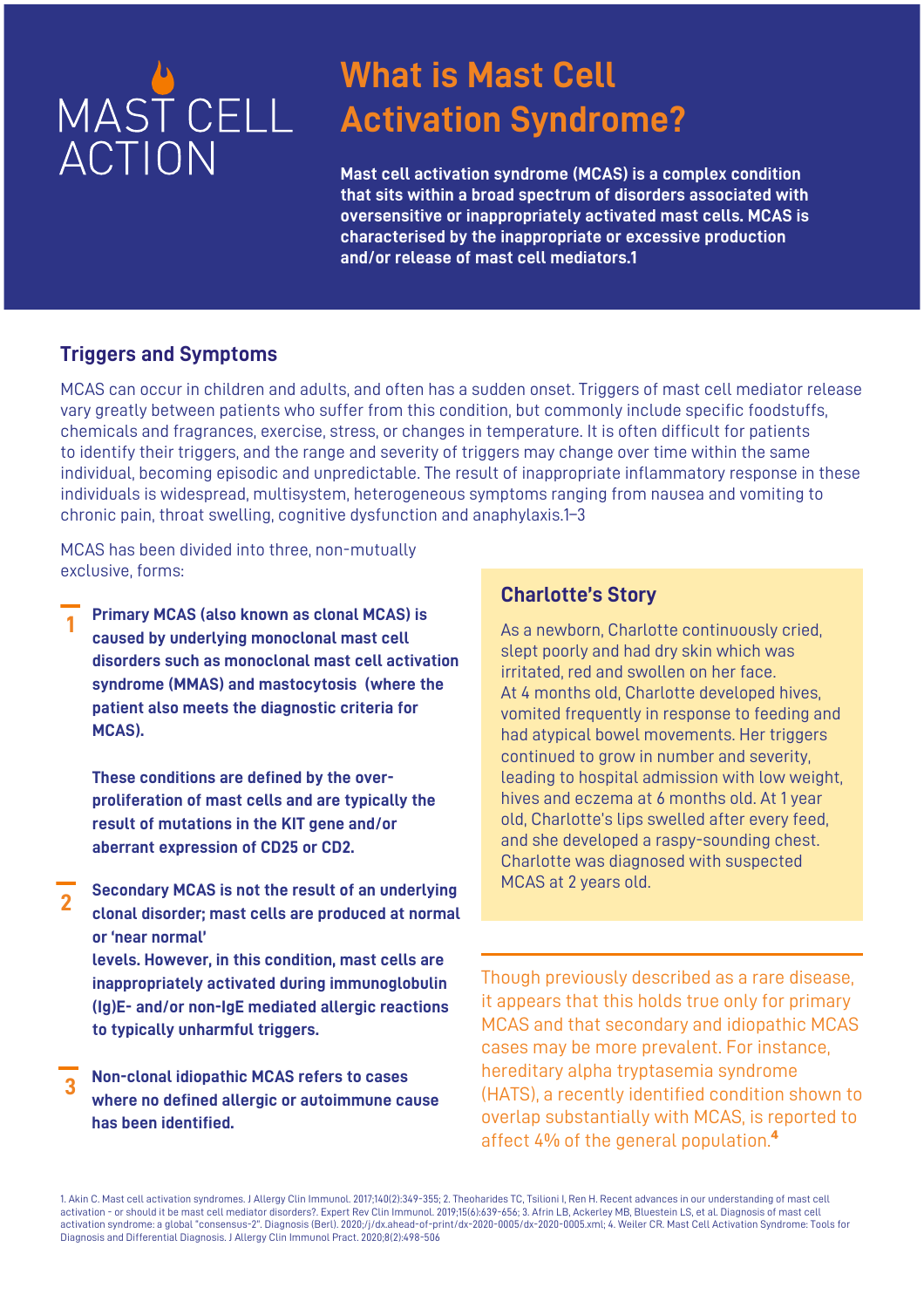# **Diagnosing MCAS**

Due to the wide range of possible symptoms, triggers and potential causes (as well as the need for further research into the disease area), MCAS can be extremely challenging to diagnose. Most MCAS diagnostic processes focus on four key sets of criteria:1–3

- **1 The presence of typical clinical symptoms across multiple body systems.**
- **Biochemical evidence of mediator release from mast cells. Tryptase serum tests are the best known diagnostic mediator test for MCAS particularly clonal MCAS) and are most reliable when carried out within a short time window following acute symptom episodes (anaphylaxis). However a negative tryptase test result does not exclude MCAS. Other mediators that are indicative of MCAS include histamine, prostaglandin D, leukotriene E₄ and heparin.⁴ When considered alongside other diagnostic evidence, a positive mediator test can increase the confidence of a diagnosis of MCAS. 2**
- **'Test of treatment' is underpinned by the theory that if a patient responds to a known MCAS treatment, this provides evidence to suggest that the individual has MCAS. 3**
- **Discounting other potential diagnoses is an important part of the process towards ensuring an accurate diagnosis of people with MCAS. Conditions which should be ruled out include infectious diseases, irritable bowel syndrome, neoplasms, autoimmune disorders and cardiovascular disorders such as myocardial** infarction<sup>1</sup>. **4**

**Additional diagnostic support is provided by the Royal College of General Practitioners, within the clinical toolkit for Ehlers-Danlos Syndromes. 5**

**When taken together, these four key sets of diagnostic criteria can lead to a confident MCAS diagnosis. However, the multi-stage and 'trial and error' approach which is often necessary for MCAS cases can see patients with MCAS, and their families, waiting a long time for a definitive diagnosis.**

#### **Jensen's story**

**From birth, Jensen has struggled with a range of debilitating symptoms across multiple body systems including diarrhoea, urinary incontinence, severe genitourinary pain, hives and sores, anxiety, and syncope.**

**These reactions occur in response to everchanging triggers, particularly foodstuffs. Doctors had previously diagnosed Jensen with iron deficiency anaemia, fructose malabsorption, histamine intolerance, chronic idiopathic urticaria and angioedema, with a range of associated treatments which had varying degrees of success.**

**In 2016, an allergist appointment led to a positive test result for elevated tryptase and a potential MCAS diagnosis. Jensen was later prescribed sodium cromoglicate, ketotifen, cetirizine and fexofenadine; a combination of treatments which stabilised Jensen's mast cells and alleviated many of his symptoms.**

**Since then, a genetic test has confirmed that Jensen has triplication of the TPSAB1. Jensen has therefore been diagnosed with hereditary alpha tryptasemia syndrome (HATS).**

1. Weiler CR. Mast Cell Activation Syndrome: Tools for Diagnosis and Differential Diagnosis. J Allergy Clin Immunol Pract. 2020;8(2):498-506; 2. Molderings GJ, Brettner S, Homann J, Afrin LB. Mast cell activation disease: a concise practical guide for diagnostic workup and therapeutic options. J Hematol Oncol. 2011;4:10; 3.Valent P, Akin C, Bonadonna P, et al. Proposed Diagnostic Algorithm for Patients with Suspected Mast Cell Activation Syndrome. J Allergy Clin Immunol Pract. 2019;7(4):1125-1133.e1; 4. Akin C. Mast cell activation syndromes. J Allergy Clin Immunol. 2017; 140(2):349-355; 5. Royal College of General Practitioners. The Ehlers-Danlos Syndromes Toolkit. Available at: https://www.rcgp.org.uk/ clinical-and-research/resources/toolkits/ehlers-danlos-syndromes-toolkit.aspx.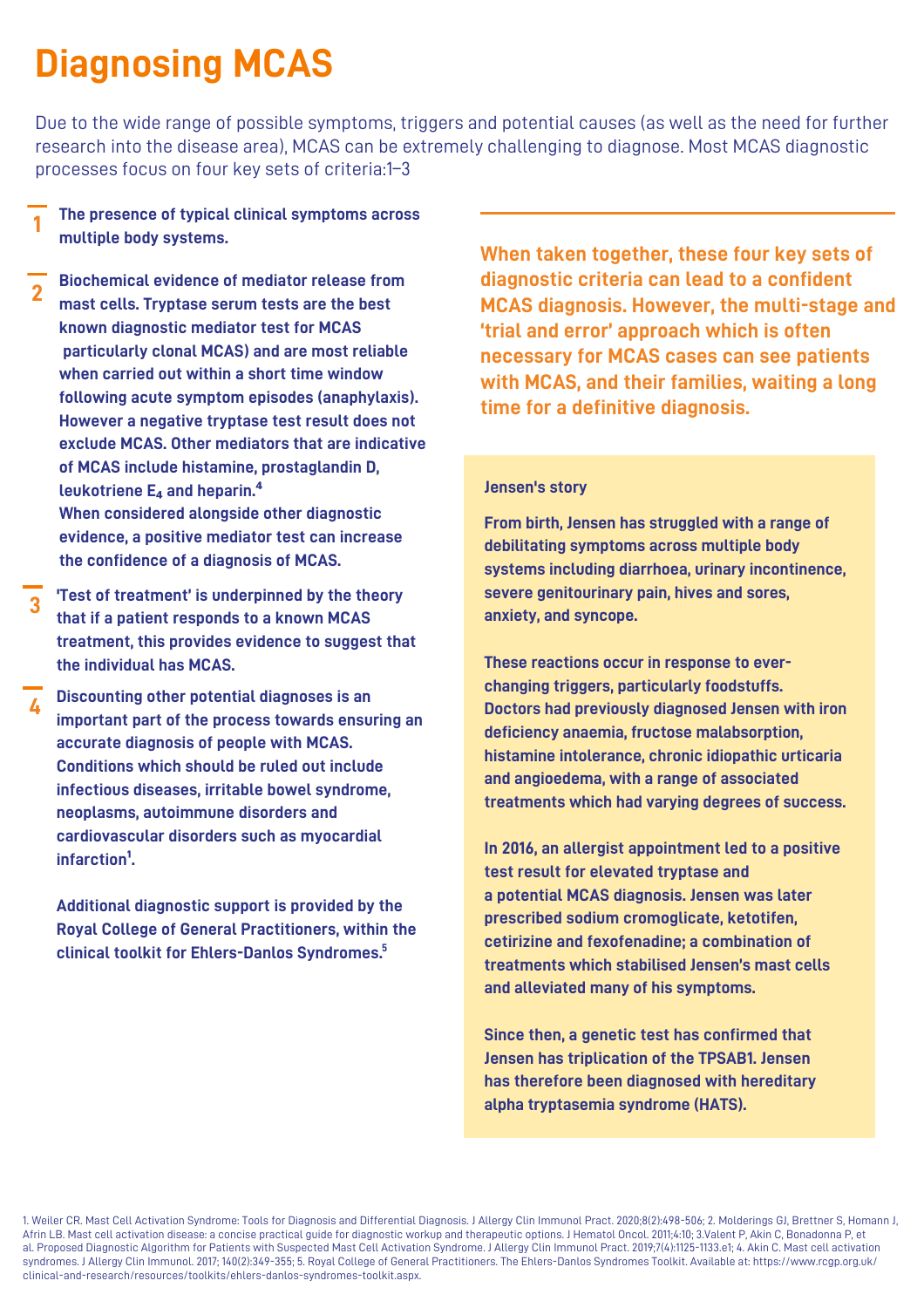# **Managing MCAS**

There is currently no cure for MCAS. Therefore, the aim of treatment is to reduce the occurrence and/or severity of symptoms in patients in order to improve their quality of life. This can be achieved using self-management techniques, medicinal products, or a combination of both.

#### **Self-Management**

Avoiding triggers is a key part of managing MCAS and relieving symptoms.1,2 If patients have identified specific triggers of their symptoms – for example, specific foods or chemicals, exercise or stress – these triggers should be avoided as much as possible to prevent potentially debilitating reactions. However, MCAS triggers are often challenging to identify and new triggers may develop over time. When patients are particularly unstable, the range of triggers and severity of reactions can increase. Further, it is not always possible or practical for people with MCAS to avoid triggers, particularly in public spaces. As a result, self-management of MCAS via trigger avoidance is an extremely challenging and complex task.

#### **Medical Management**

There is currently a wide range of potential treatment options, many of which stabilise mast cells (to prevent them from releasing mediators inappropriately) or mitigate the effects of the mediators they produce.1,2

Due to the vast range of genetic causes, mediator release, triggers and symptoms across individual MCAS cases, it is by no means guaranteed that a treatment that works for one patient will work for another. The response to treatment can be unpredictable, and further complicated by the possibility that some drugs (or the additives or preservatives in them) will in fact trigger adverse reactions in patients.2 It can often be a drawn-ut process to identify a successful treatment regime.

#### **However, with a dedicated 'trial and error' approach, many patients are eventually able to find a treatment that works for them.**

It is hoped that with further research, it may be possible to personalise medical treatment based on an individual's specific causal MCAS pathway, biochemical mediator profile or range of symptoms.

### **Suzy's Story**

Suzy began experiencing a range of inflammatory symptoms when surgeons inadvertently left titanium clips inside her after a gall bladder operation. Her symptoms reduced temporarily upon the removal of these clips. However, the operation to remove the clips led to an umbilical hernia which was repaired using surgical mesh. Suzy's symptoms quickly returned.

Suzy was diagnosed with Ehlers Danlos Syndrome (EDS), but felt that this did not adequately explain her symptoms. A private immunologist agreed that her symptoms appeared to be consistent with MCAS, and prescribed sodium cromoglicate. Unfortunately, this treatment triggered a serious anaphylactic reaction. This led to the prescription of ketotifen (an alternative mast cell stabiliser) which alleviated some of Suzy's low level symptoms. Attempts to relieve Suzy's other symptoms frequently resulted in additional episodes of life threatening anaphylaxis. Oral steroids were effective only for a few months. Suzy's triggers increased in number and severity, and Suzy suffered adverse reactions to the adrenaline which was used to treat the resultant anaphylaxis. Treatment with omalizumab is being considered by a specialist allergy clinic for Suzy, to increase the manageability of her symptoms.

1. Weiler CR, Austen KF, Akin C, et al. AAAAI Mast Cell Disorders Committee Work Group Report: Mast cell activation syndrome (MCAS) diagnosis and management. J Allergy Clin Immunol. 2019;144(4):883-896; 2. Castells M, Butterfield J. Mast Cell Activation Syndrome and Mastocytosis: Initial Treatment Options and Long-Term Management. J Allergy Clin Immunol Pract. 2019;7(4):1097-1106.